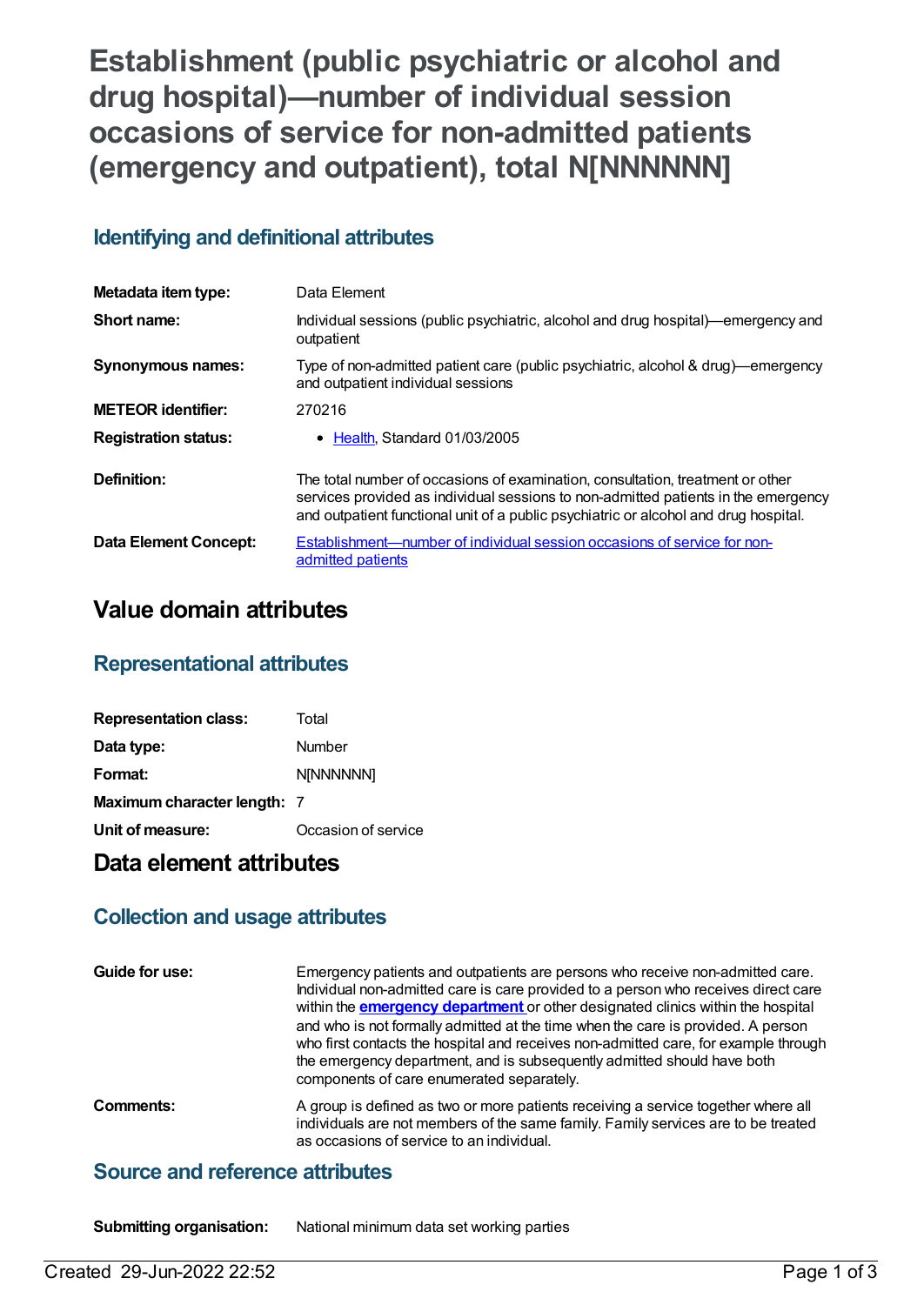#### **Relational attributes**

**Related metadata references:** Supersedes **The of non-admitted patient care (public psychiatric, alcohol &** drug), version 1, Derived DE, NHDD, NHIMG, Superseded [01/03/2005.pdf](https://meteor.aihw.gov.au/content/284780) (21.1 KB) *No registration status* **Implementation in Data Set Specifications:** Public hospital [establishments](https://meteor.aihw.gov.au/content/273047) NMDS[Health](https://meteor.aihw.gov.au/RegistrationAuthority/12), Superseded 21/03/2006 *Implementation start date:* 01/07/2005 *Implementation end date:* 30/06/2006 Public hospital [establishments](https://meteor.aihw.gov.au/content/334285) NMDS[Health](https://meteor.aihw.gov.au/RegistrationAuthority/12), Superseded 23/10/2006 *Implementation start date:* 01/07/2006 *Implementation end date:* 30/06/2007 Public hospital [establishments](https://meteor.aihw.gov.au/content/345139) NMDS 2007-08[Health](https://meteor.aihw.gov.au/RegistrationAuthority/12), Superseded 05/02/2008 *Implementation start date:* 01/07/2007 *Implementation end date:* 30/06/2008 Public hospital [establishments](https://meteor.aihw.gov.au/content/362302) NMDS 2008-09[Health](https://meteor.aihw.gov.au/RegistrationAuthority/12), Superseded 03/12/2008

> *Implementation start date:* 01/07/2008 *Implementation end date:* 30/06/2009

Public hospital [establishments](https://meteor.aihw.gov.au/content/374924) NMDS 2009-10[Health](https://meteor.aihw.gov.au/RegistrationAuthority/12), Superseded 05/01/2010

*Implementation start date:* 01/07/2009

Public hospital [establishments](https://meteor.aihw.gov.au/content/386794) NMDS 2010-11[Health](https://meteor.aihw.gov.au/RegistrationAuthority/12), Superseded 18/01/2011

*Implementation start date:* 01/07/2010

*Implementation end date:* 30/06/2011

Public hospital [establishments](https://meteor.aihw.gov.au/content/426900) NMDS [2011-12Commonwealth](https://meteor.aihw.gov.au/RegistrationAuthority/10) Department of Health, Recorded 16/07/2015 [Health](https://meteor.aihw.gov.au/RegistrationAuthority/12), Superseded 07/12/2011